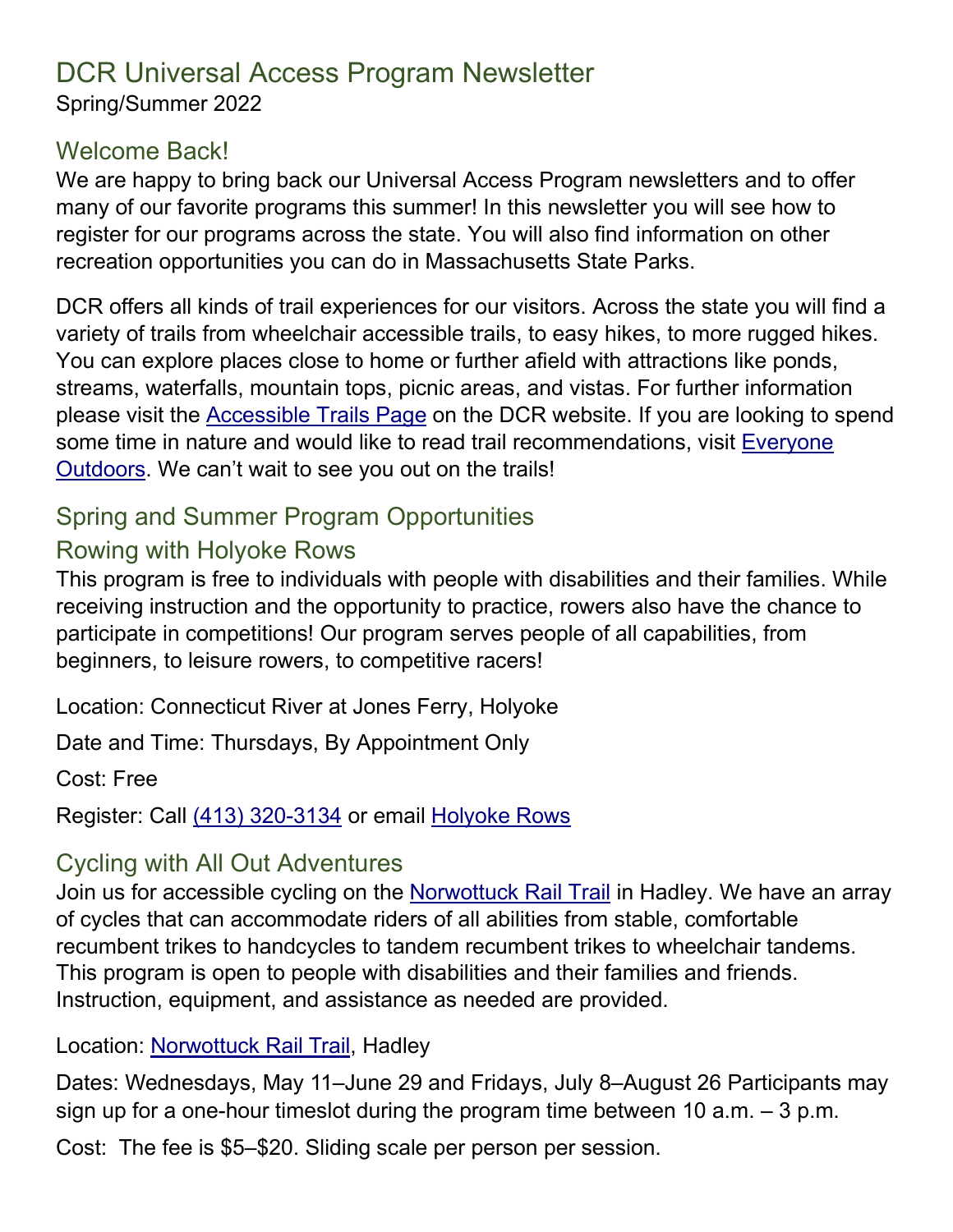Register: Email [All Out Adventures](mailto:info@alloutadventures.org) or call [\(413\) 584-2052.](tel:4135842052) Please let us know the approximate time you would like to arrive when you call or email.

Pre-registration is required by 3 p.m. the day before the program.

### Accessible Camping

The Department of Conservation and Recreation offers camping opportunities for campers of all abilities.

Our accessible sites are marked on [Reserve America](https://www.reserveamerica.com/) with a figure in a wheelchair. You'll find accessible restrooms in the same loop as accessible sites, though there usually isn't an accessible pedestrian route between the sites and the restrooms.

Before you make a reservation, you should contact the park to see if their cabins, yurts, or tent sites fit your specific needs.

Please view DCR [campground regulations](https://www.mass.gov/service-details/learn-about-campground-regulations) before you reserve your campsite.

### Hiking with Waypoint Adventure

Date: June 2<sup>nd</sup> Location: [Halibut Point](https://www.mass.gov/locations/halibut-point-state-park) State Park Focus: Quarry and Ocean Hike

Date: June 13<sup>th</sup> Location: [Quabbin Reservoir](https://www.mass.gov/locations/quabbin-reservoir) Focus: Historical Hike

Date: July 20<sup>th</sup> Location: [Pittsfield State Forest](https://www.mass.gov/locations/pittsfield-state-forest) Focus: Nature Activities

Date: August 17<sup>th</sup> Location: [Boston Harbor](https://www.mass.gov/locations/boston-harbor-islands) Islands Focus: Island Fun

Date: August 24<sup>th</sup> Location: [Canalside Rail Trail](https://www.mass.gov/locations/canalside-rail-trail) Focus: Cultural History

Date: August 30<sup>th</sup> Location: [Borderland State Park](https://www.mass.gov/locations/borderland-state-park) Focus: Mansion Tour and Pond **Exploration** 

Cost: \$20/Participant. Cost flexible based on need. One parent/friend/PCA of program participant with a disability can attend at no charge.

Register: On [WayPoint Adventure's website](https://www.waypointadventure.org/)

### Golf with MPGA

[Massachusetts ParaGolfer Association](https://www.mpga.club/) (MPGA) provides adaptive golf lessons, recreational programs, and competitive events.

For more information, register for lessons, or to schedule a round of golf, please email the [MPGA](mailto:mpga.club@gmail.com) or call [\(508\) 889-7581.](tel:508-889-7581)

### Summer Program Opportunities

### Swimming with Easter Seals

Join us for an adapted recreational swim program! Led by aquatics instructors and a lifeguard, groups will participate in fun safety activities and water games that maximize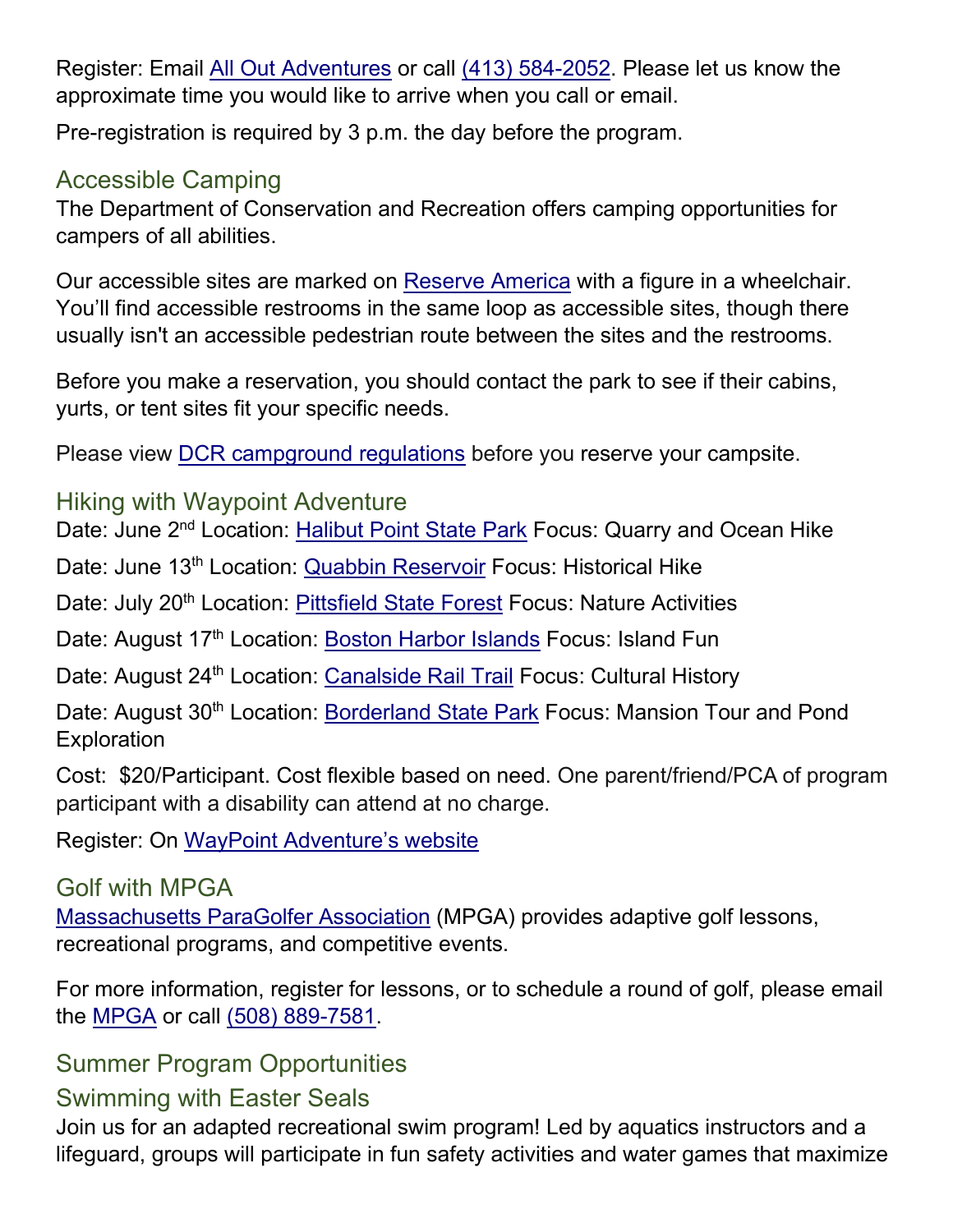independence in the water. This is a six-week, recreational program and does not provide swim lessons. The swim program is open to individuals with disabilities of all ages and their families. This is a special opportunity to swim with new friends before the pool opens to the public!

Location: [Bennett Field Pool](https://www.mass.gov/locations/veterans-memorial-bennett-field-swimming-pool)**,** Worcester

Dates: Tuesdays, July 5 - August 9 and Fridays, July 8 - August 12

Cost: Free

Register: [\(508\) 751-6417](tel:508-751-6417) or email [Patrick Remy](mailto:PRemy@eastersealsma.org) 

### Kayak with All Out Adventures

Join All out Adventures for kayaking across Massachusetts! Kayakers will paddle together in a small pod. There will be 1 hour 15 minute timeslots to allow for time to get set up and recreate on the water.

Location: **D.A.R. State Forest**, Goshen

Dates: Wednesdays, July 6–August 24

Location: [Cochituate State Park,](https://www.mass.gov/locations/cochituate-state-park) Natick

Dates: Tuesdays, July 12–August 2

Location: [Quinsigamond State Park,](https://www.mass.gov/locations/quinsigamond-state-park) Worcester

Dates: Tuesdays, August 9–August 30

Cost: \$8 per participant. One guest of a program participant with a disability can attend at no charge.

Register: Call [\(413\) 548-2052](tel:4135482052) or email [All Out Adventures](mailto:info@alloutadventures.org) 

Kayak with Waypoint Adventures

Enjoy small group kayaking at historic [Walden Pond](https://www.mass.gov/locations/walden-pond-state-reservation) and on the [Charles River](https://www.mass.gov/locations/charles-river-reservation) with [Waypoint Adventure.](https://www.waypointadventure.org/) Experience the fun and serenity of being on the water while being part of a supportive community.

Location: Walden Pond [State Reservation,](https://www.mass.gov/locations/walden-pond-state-reservation) Concord

Dates: Thursdays, July 7 - July 28 and Tuesdays, August 2 - August 23

Location: Charles River

Dates: Saturday, July 9 and Saturday, August 13

Cost: \$20 per participant. Cost flexible based on need. One parent/friend/PCA of a program participant with a disability can attend at no charge.

Register: Visit [Waypoint Adventure](https://www.waypointadventure.org/) and click on "Register for a Program".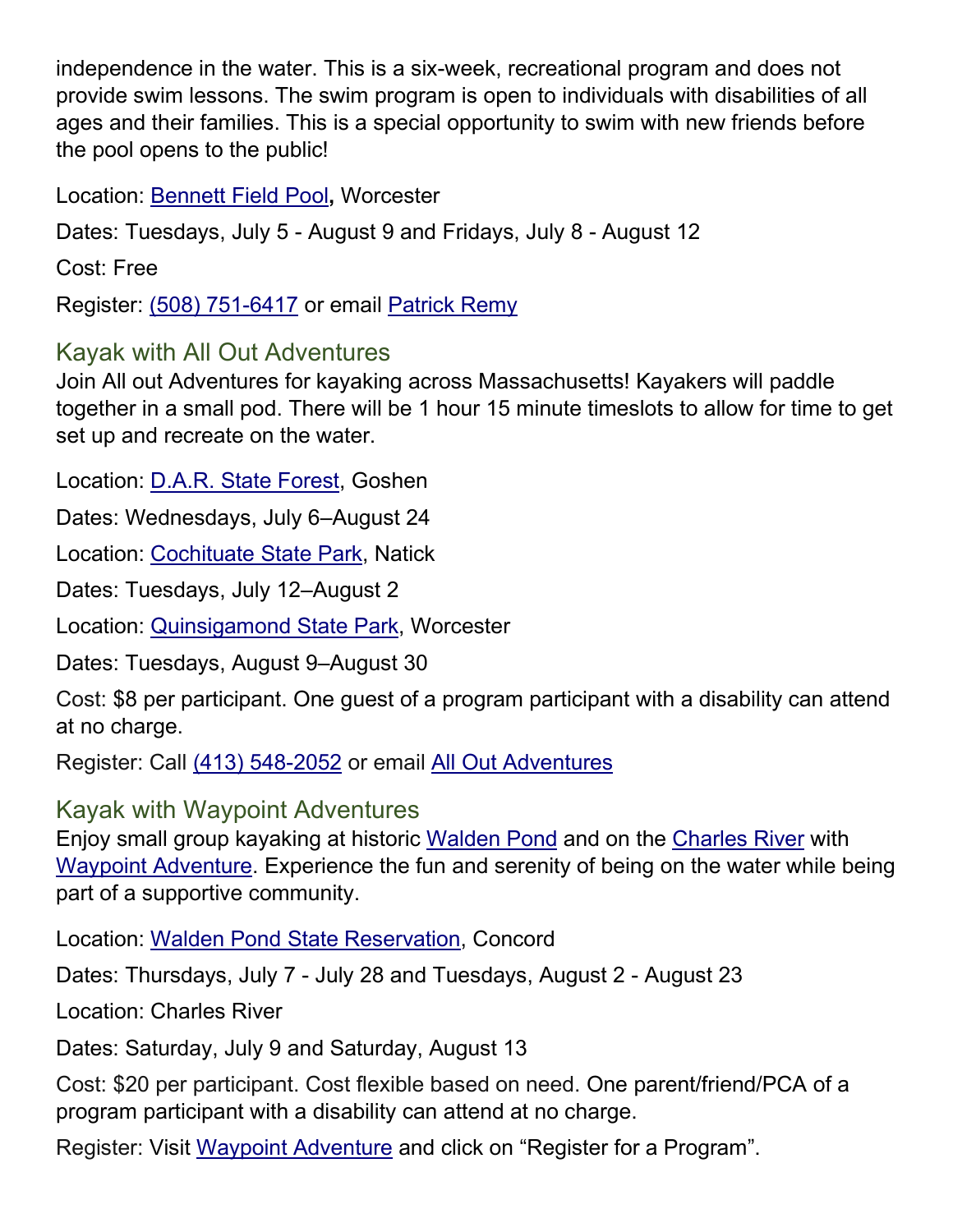### **Calendars**

June 2022

Wednesday, June 1: Cycling on the [Norwottuck Rail Trail](https://www.mass.gov/locations/norwottuck-rail-trail)

Thursday, June 2: Hiking at [Halibut Point State Park,](https://www.mass.gov/locations/halibut-point-state-park) Rowing on the Connecticut River

Wednesday, June 8: Cycling on the [Norwottuck Rail Trail](https://www.mass.gov/locations/norwottuck-rail-trail)

Thursday, June 9: Rowing on the Connecticut River

Monday, June 13: Hiking at the [Quabbin Reservoir](https://www.mass.gov/locations/quabbin-reservoir)

Wednesday, June 15: Cycling on the [Norwottuck Rail Trail](https://www.mass.gov/locations/norwottuck-rail-trail)

Thursday, June 16: Rowing on the Connecticut River

Wednesday June 22: Cycling on the [Norwottuck Rail Trail](https://www.mass.gov/locations/norwottuck-rail-trail)

Thursday June 23: Rowing on the Connecticut River

Wednesday June 29: Cycling on the [Norwottuck Rail Trail](https://www.mass.gov/locations/norwottuck-rail-trail)

Thursday June 30: Rowing on the Connecticut River

# July 2022

Tuesday, July 5: Swim at [Bennett Field Pool](https://www.mass.gov/locations/veterans-memorial-bennett-field-swimming-pool)

Wednesday, July 6: Kayaking at D.A.R State [Forest](https://www.mass.gov/locations/daughters-of-the-american-revolution-dar-state-forest)

Thursday, July 7: Rowing on the Connecticut River, Kayaking at [Walden](https://www.mass.gov/locations/walden-pond-state-reservation) Pond Friday, July 8: Swim at **Bennett Field Pool, Cycling on the [Norwottuck Rail Trail](https://www.mass.gov/locations/norwottuck-rail-trail)** Saturday, July 9: Kayaking on the [Charles River](https://www.mass.gov/locations/charles-river-reservation)

Tuesday, July 12: Kayaking at [Cochituate](https://www.mass.gov/locations/cochituate-state-park) State Park, Swim at [Bennett Field Pool](https://www.mass.gov/locations/veterans-memorial-bennett-field-swimming-pool) Wednesday, July 13: Kayaking at [D.A.R State Forest](https://www.mass.gov/locations/daughters-of-the-american-revolution-dar-state-forest)

Thursday, July 14: Rowing on the Connecticut River, Kayaking at [Walden Pond](https://www.mass.gov/locations/walden-pond-state-reservation) Friday, July 15: Swim at [Bennett Field Pool,](https://www.mass.gov/locations/veterans-memorial-bennett-field-swimming-pool) Cycling on the [Norwottuck Rail Trail](https://www.mass.gov/locations/norwottuck-rail-trail) Tuesday, July 19: Kayaking at [Cochituate State Park](https://www.mass.gov/locations/cochituate-state-park) Swim at [Bennett Field Pool](https://www.mass.gov/locations/veterans-memorial-bennett-field-swimming-pool) Wednesday, July 20: Kayaking at [D.A.R State Forest,](https://www.mass.gov/locations/daughters-of-the-american-revolution-dar-state-forest) Hiking at [Pittsfield State Forest](https://www.mass.gov/locations/pittsfield-state-forest) Thursday, July 21: Rowing on the Connecticut River, Kayaking at [Walden Pond](https://www.mass.gov/locations/walden-pond-state-reservation) Friday, July 22: Swim at [Bennett Field Pool,](https://www.mass.gov/locations/veterans-memorial-bennett-field-swimming-pool) Cycling on the [Norwottuck Rail Trail](https://www.mass.gov/locations/norwottuck-rail-trail) Tuesday, July 26: Kayaking at [Cochituate State Park,](https://www.mass.gov/locations/cochituate-state-park) Swim at [Bennett Field Pool](https://www.mass.gov/locations/veterans-memorial-bennett-field-swimming-pool) Wednesday, July 27: Kayaking at [D.A.R State Forest](https://www.mass.gov/locations/daughters-of-the-american-revolution-dar-state-forest) Thursday, July 28: Rowing on the Connecticut River, Kayaking at [Walden Pond](https://www.mass.gov/locations/walden-pond-state-reservation)

Friday, July 29: Swim at [Bennett Field Pool,](https://www.mass.gov/locations/veterans-memorial-bennett-field-swimming-pool) Cycling on the [Norwottuck Rail Trail](https://www.mass.gov/locations/norwottuck-rail-trail)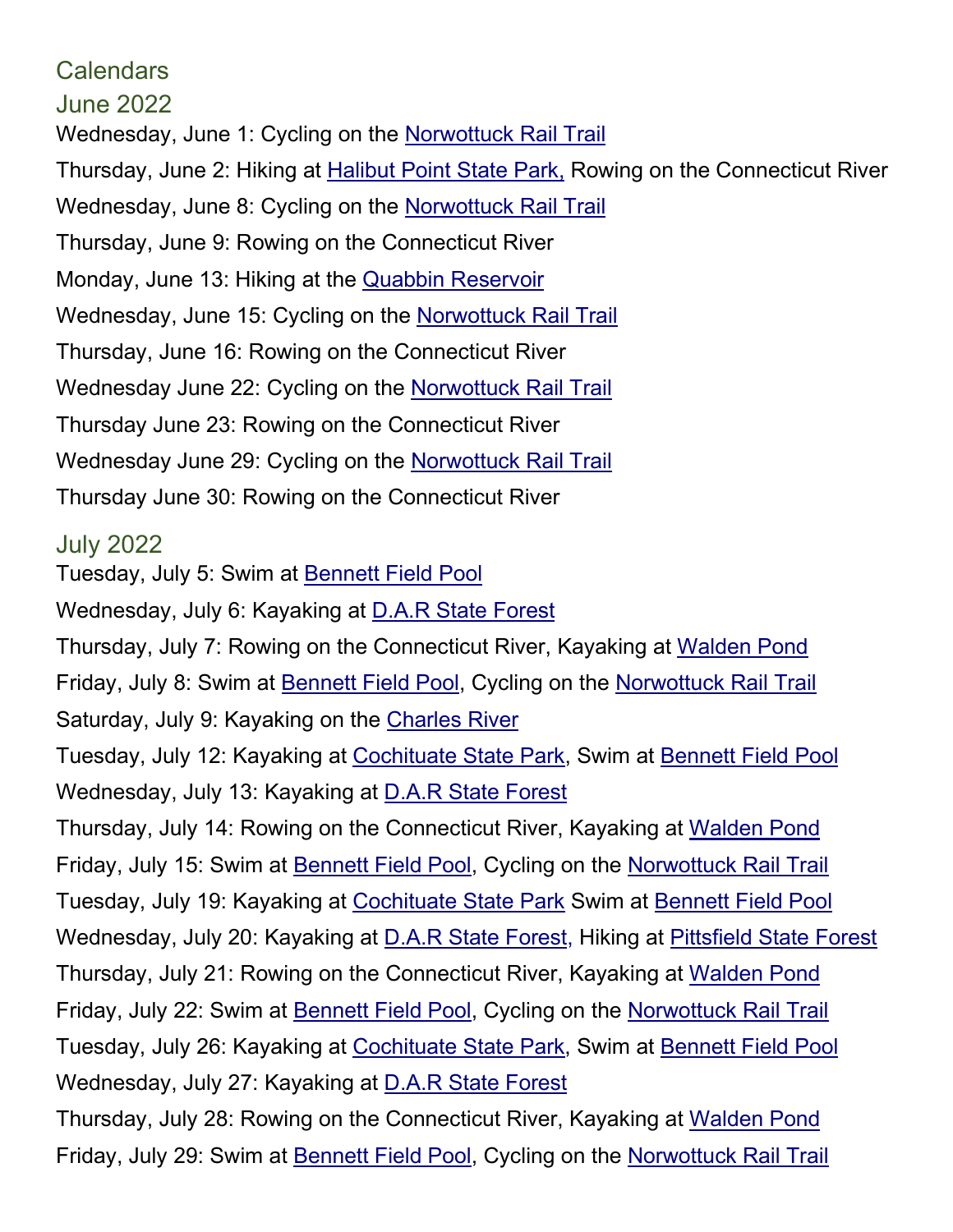#### August 2022

Tuesday, August 2: Kayaking at [Cochituate State Park,](https://www.mass.gov/locations/cochituate-state-park) Kayaking at [Walden Pond,](https://www.mass.gov/locations/walden-pond-state-reservation) Swim at [Bennett Field Pool](https://www.mass.gov/locations/veterans-memorial-bennett-field-swimming-pool)

Wednesday, August 3: Kayaking at [D.A.R State Forest](https://www.mass.gov/locations/daughters-of-the-american-revolution-dar-state-forest)

Thursday, August 4 Rowing on the Connecticut River

Friday, August 5: Swim at [Bennett Field Pool,](https://www.mass.gov/locations/veterans-memorial-bennett-field-swimming-pool) Cycling on the [Norwottuck Rail Trail](https://www.mass.gov/locations/norwottuck-rail-trail)

Tuesday, August 9: Kayaking at [Quinsigamond](https://www.mass.gov/locations/quinsigamond-state-park) State Park, Kayaking at [Walden Pond,](https://www.mass.gov/locations/walden-pond-state-reservation) Swim at [Bennett Field Pool](https://www.mass.gov/locations/veterans-memorial-bennett-field-swimming-pool)

Wednesday, August 10: Kayaking at [D.A.R State Forest](https://www.mass.gov/locations/daughters-of-the-american-revolution-dar-state-forest)

Thursday, August 11: Rowing on the Connecticut River

Friday, August 12: Swim at [Bennett Field Pool,](https://www.mass.gov/locations/veterans-memorial-bennett-field-swimming-pool) Cycling on the [Norwottuck Rail Trail](https://www.mass.gov/locations/norwottuck-rail-trail)

Tuesday, August 16: Kayaking at **Quinsigamond State Park**, Kayaking at [Walden Pond](https://www.mass.gov/locations/walden-pond-state-reservation)

Wednesday, August 17: Kayaking at [D.A.R State Forest,](https://www.mass.gov/locations/daughters-of-the-american-revolution-dar-state-forest) Hiking at [Boston Harbor](https://www.mass.gov/locations/boston-harbor-islands)  **[Islands](https://www.mass.gov/locations/boston-harbor-islands)** 

Thursday, August 18: Rowing on the Connecticut River

Friday, August 19: Cycling on the [Norwottuck Rail Trail](https://www.mass.gov/locations/daughters-of-the-american-revolution-dar-state-forest)

Tuesday, August 23: Kayaking at [Quinsigamond State Park,](https://www.mass.gov/locations/quinsigamond-state-park) Kayaking at [Walden Pond](https://www.mass.gov/locations/walden-pond-state-reservation)

Wednesday August 24: Kayaking at [D.A.R State Forest,](https://www.mass.gov/locations/daughters-of-the-american-revolution-dar-state-forest) Hiking at [Canalside Rail Trail](https://www.mass.gov/locations/canalside-rail-trail)

Thursday August 25: Rowing on the Connecticut River

Friday August 26: Cycling on the [Norwottuck Rail Trail](https://www.mass.gov/locations/norwottuck-rail-trail)

Tuesday August 30: Kayaking at [Quinsigamond State Park,](https://www.mass.gov/locations/quinsigamond-state-park) Hiking at [Borderland State](https://www.mass.gov/locations/borderland-state-park)  [Park](https://www.mass.gov/locations/borderland-state-park)

## Essential Eligibility Criteria for General Participation

The following Essential Eligibility Criteria (EEC) help you understand the skills you need to participate in our programs. For safety and risk management considerations, everyone who attends our programs must meet these EEC. You can meet the EEC on your own, or with the help of a caregiver (a family member, friend, or PCA). Many pieces of equipment at our programs offer tandem seating, steering, and braking. Each activity has its own EEC too, so be sure to check with the program leader when registering. For more information, visit EEC on our [website.](https://www.mass.gov/info-details/essential-eligibility-criteria-for-universal-access-program-participants)

# General Criteria

Everyone who attends our programs must be able to do the following, either independently or with the help of a caregiver (a family member, friend, or PCA):